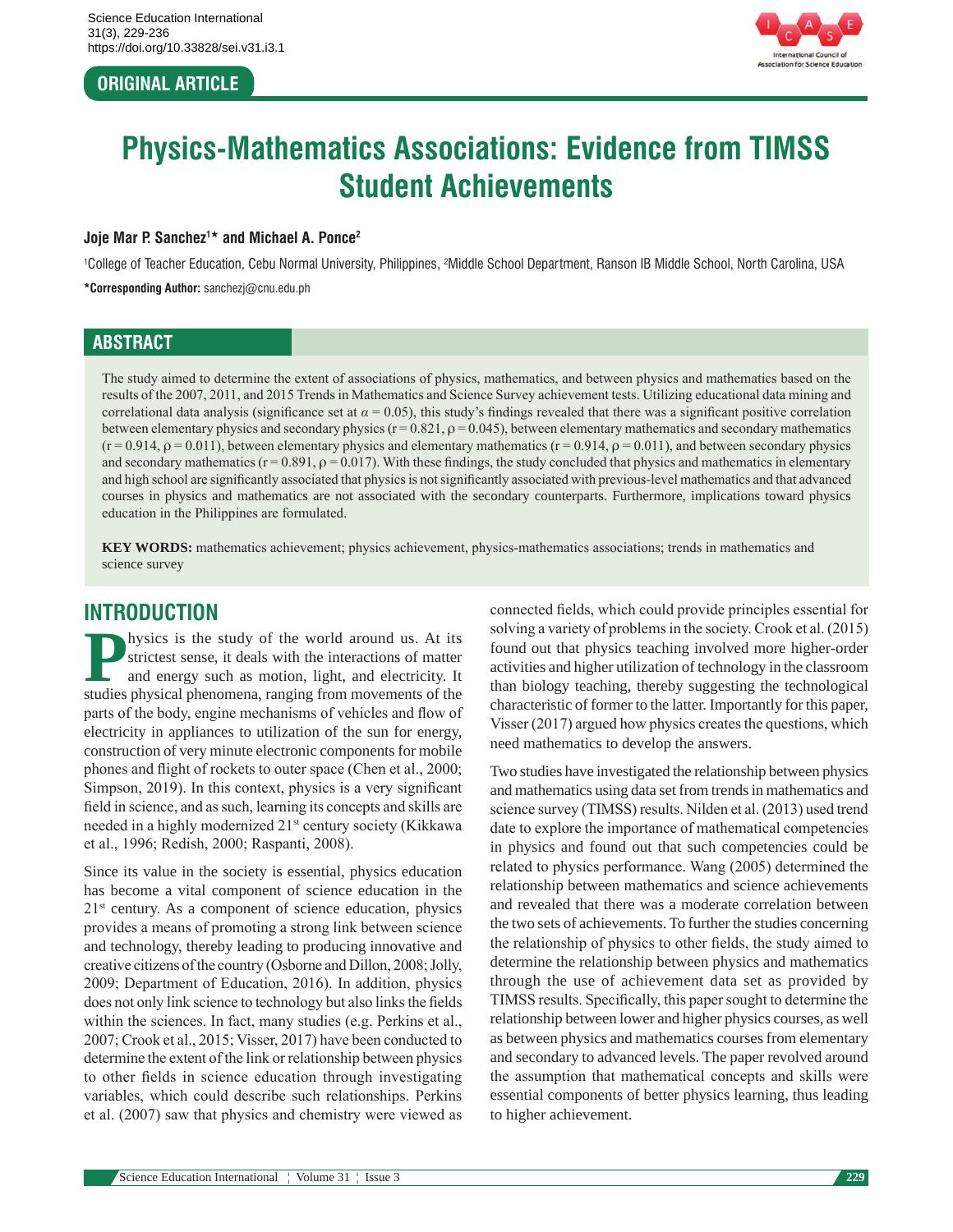Sanchez and Ponce: Physics-Mathematics associations in student achievements

# **CONCEPTUAL FRAMEWORK**

The conceptual framework of the study is presented below:

As presented in Figure 1, physics learning is a process that involves the acquisition of knowledge and skills in physics, understanding of concepts and principles in the physical world, and the application of mathematical skills and process in physical contexts. Application of mathematics to the knowledge acquisition and conceptual understanding of physical principles creates the physics-mathematics interface where physics learning increases in complexity as learners move from one level to another. The extent of the association in the interface in the elementary, secondary, and advanced levels could determine the physics achievement of learners.

# **METHODS**

This study used a data mining procedure called educational data mining (EDM). This is an emerging research design that can capture and create trends in educational settings coming from big data sets such as TIMSS (Kumar and Vijayalakshimi, 2011). In this study, EDM on the data bank from three sets of TIMSS results was done to determine the relationships between physics and mathematics, as evidenced from the results of six countries: Italy, Norway, Russian Federation, Slovenia, Sweden, and United States. These countries were selected as their students participated in 2007 when they took the assessment as Grade 4 students, in 2011 when in Grade 8, and then in 2015 when they took advanced courses. The variables included in the analysis were elementary physics and elementary mathematics achievement, that is, physical science and mathematics achievements of Grade 4 in 2007 (Mullis et al., 2008; Martin et al., 2008), secondary physics and secondary mathematics, that is, physics and mathematics achievements of Grade 8 in 2011 (Martin et al., 2012; Mullis et al., 2012), and advanced physics and advanced mathematics, that is, advanced course achievements in 2015 (Mullis et al., 2016a; 2016b).

To determine whether there was a significant association involving physics and mathematics achievements of students, the Pearson r correlation analysis was used by the study. Significant association is set at  $\alpha$  = 0.05 for educational studies (Andrade, 2019).

# **RESULTS AND DISCUSSIONS**

#### **Profile of the Participating Countries**

The TIMSS reference books highlight four variables that describe the profile of the selected countries in the study. These are years of formal schooling, average age at time of testing (Table 1), percentage of male/female student participants (Table 2), and human development index (HDI) (Table 3).

Based on Table 1, all the participating countries had 4 and 8 years of formal schooling for their students when they took the Grade 4 and Grade 8 tests, respectively. However, countries have different number of schooling years – ranging from 11 to 13 years – for their students to take the advanced tests. They took the advanced tests in their final year of secondary education; thus, they took the tests in different grade levels. In terms of age, the test takers in Grade 4 (9.8–10.8 years old) had comparable ages among the countries as well as those in Grade 8 (13.7–14.8 years old) and in the advanced levels (17.7–18.9 years old). Participants from Italy, Norway, and Slovenia were the youngest in Grade 4 and Grade 8, while those from the Russian Federation were the youngest in the advanced levels.

As seen in Table 2, there were comparable numbers of males and females who took the Grade 4 and Grade 8 tests in 2007 and 2011, respectively. For advanced tests in 2015, there were differences in the number of male and female test takers among the countries, with a greater number of



**Figure 1:** Conceptual framework

| Table 1: Years of formal schooling and average age at time of testing |                                  |         |          |                                |         |                 |  |  |  |
|-----------------------------------------------------------------------|----------------------------------|---------|----------|--------------------------------|---------|-----------------|--|--|--|
| <b>Country</b>                                                        | <b>Years of formal schooling</b> |         |          | Average age at time of testing |         |                 |  |  |  |
|                                                                       | Grade 4                          | Grade 8 | Advanced | Grade 4                        | Grade 8 | <b>Advanced</b> |  |  |  |
| Italy                                                                 |                                  | 8       | 13       | 9.8                            | 13.8    | 18.9            |  |  |  |
| Norway                                                                |                                  | δ       | 13       | 9.8                            | 13.7    | 18.8            |  |  |  |
| Russian Federation                                                    |                                  | 8       |          | 10.8                           | 14.7    | 17.7            |  |  |  |
| Slovenia                                                              |                                  |         | 13       | 9.8                            | 13.9    | 18.8            |  |  |  |
| Sweden                                                                |                                  |         |          | 10.8                           | 14.8    | 18.8            |  |  |  |
| <b>United States</b>                                                  |                                  |         |          | 10.3                           | 14.2    | 18.1            |  |  |  |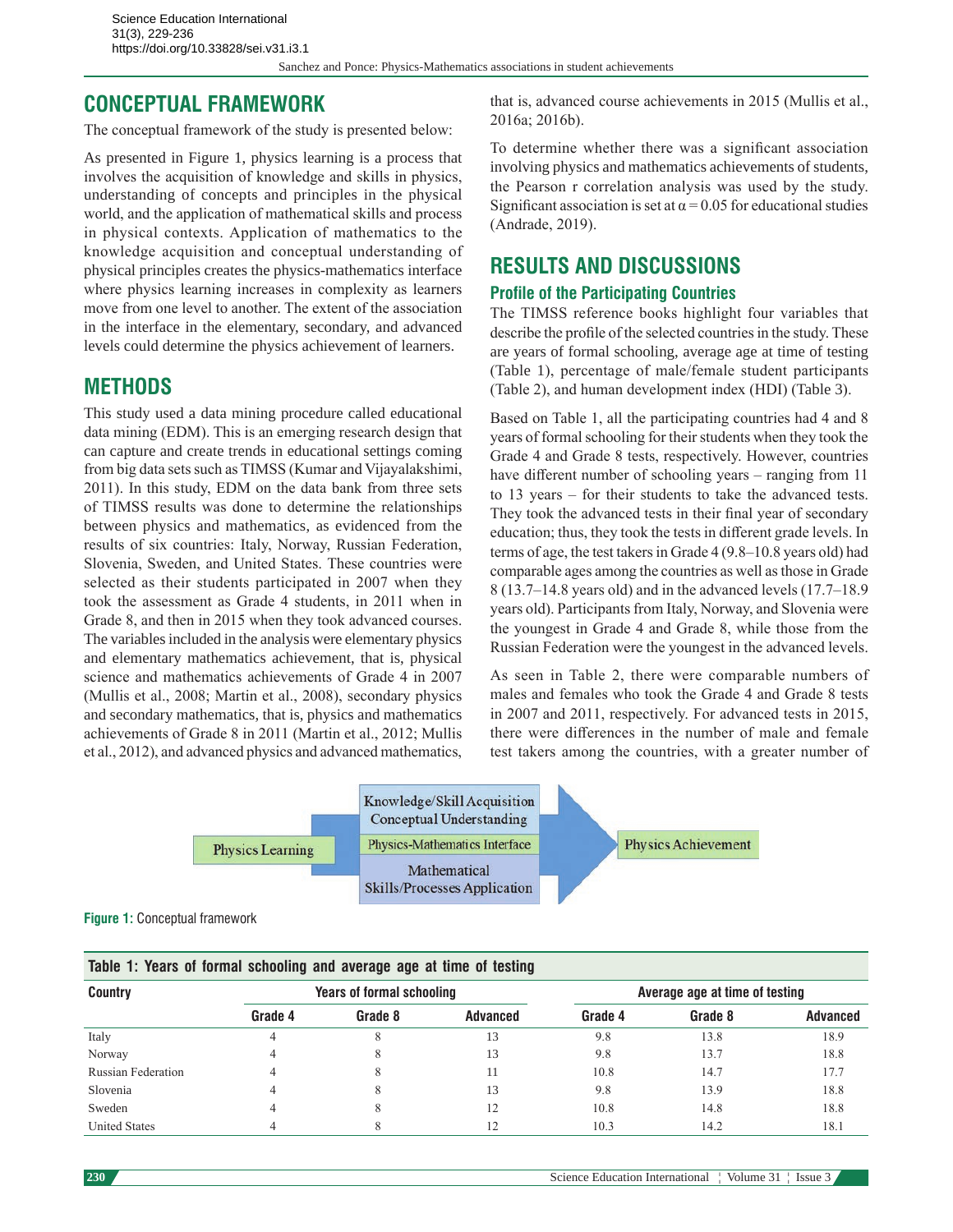male participants than females. This may mean that in these countries, males were more engaged in special programs in physics than females.

Table 3 presents the HDI of the selected countries in the study. Almost all the countries had a very high HDI since 2007, with only the Russian Federation has High HDI in both 2011 and 2015. This connotes higher educational level in these countries. These countries prioritized education as a major component of their students' well-being. It would then be expected that these countries would provide more optimum resources to attain maximum learning, including in the fields of physics and mathematics.

### **Student Achievements of Participating Countries in Physics and Mathematics**

The student achievements of the participating countries in physics and mathematics are shown in Figures 2 and 3, respectively.

As noted in Figure 2, the students in five of the six countries had physical science achievements above the TIMSS

| Table 2: Percentage of male/female participants in TIMSS achievement tests |          |          |          |          |        |          |  |  |
|----------------------------------------------------------------------------|----------|----------|----------|----------|--------|----------|--|--|
| <b>Country</b>                                                             | 2007     |          | 2011     |          | 2015   |          |  |  |
|                                                                            | $%$ Male | % Female | $%$ Male | % Female | % Male | % Female |  |  |
| Italy                                                                      | 51       | 49       | 51       | 49       | 54     | 46       |  |  |
| Norway                                                                     | 50       | 50       | 51       | 49       | 71     | 29       |  |  |
| Russian Federation                                                         | 50       | 50       | 51       | 49       | 58     | 42       |  |  |
| Slovenia                                                                   | 51       | 49       | 51       | 49       | 70     | 30       |  |  |
| Sweden                                                                     | 50       | 50       | 52       | 48       | 59     | 41       |  |  |
| <b>United States</b>                                                       | 49       | 51       | 49       | 51       | 61     | 39       |  |  |

TIMSS: Trends in mathematics and science survey

#### **Table 3: HDI of the participating countries**

| <b>Country</b>            | 2007  |                                 | 2011  |                                 | 2015  |                                 |
|---------------------------|-------|---------------------------------|-------|---------------------------------|-------|---------------------------------|
|                           | HDI   | <b>Description</b> <sup>a</sup> | HDI   | <b>Description</b> <sup>a</sup> | HDI   | <b>Description</b> <sup>a</sup> |
| Italy                     | 0.941 | Very high                       | 0.874 | Very high                       | 0.873 | Very high                       |
| Norway                    | 0.968 | Very high                       | 0.943 | Very high                       | 0.944 | Very high                       |
| <b>Russian Federation</b> | 0.813 | Very high                       | 0.755 | High                            | 0.798 | High                            |
| Slovenia                  | 0.917 | Very high                       | 0.884 | Very high                       | 0.880 | Very high                       |
| Sweden                    | 0.956 | Very high                       | 0.904 | Very high                       | 0.907 | Very high                       |
| <b>United States</b>      | 0.951 | Very high                       | 0.910 | Very high                       | 0.915 | Very high                       |

a 0.800–1.000 (Very high), 0.700–0.799 (High), 0.550–0.699 (Medium), 0.350-0.549 (Low). HDI: Human development index



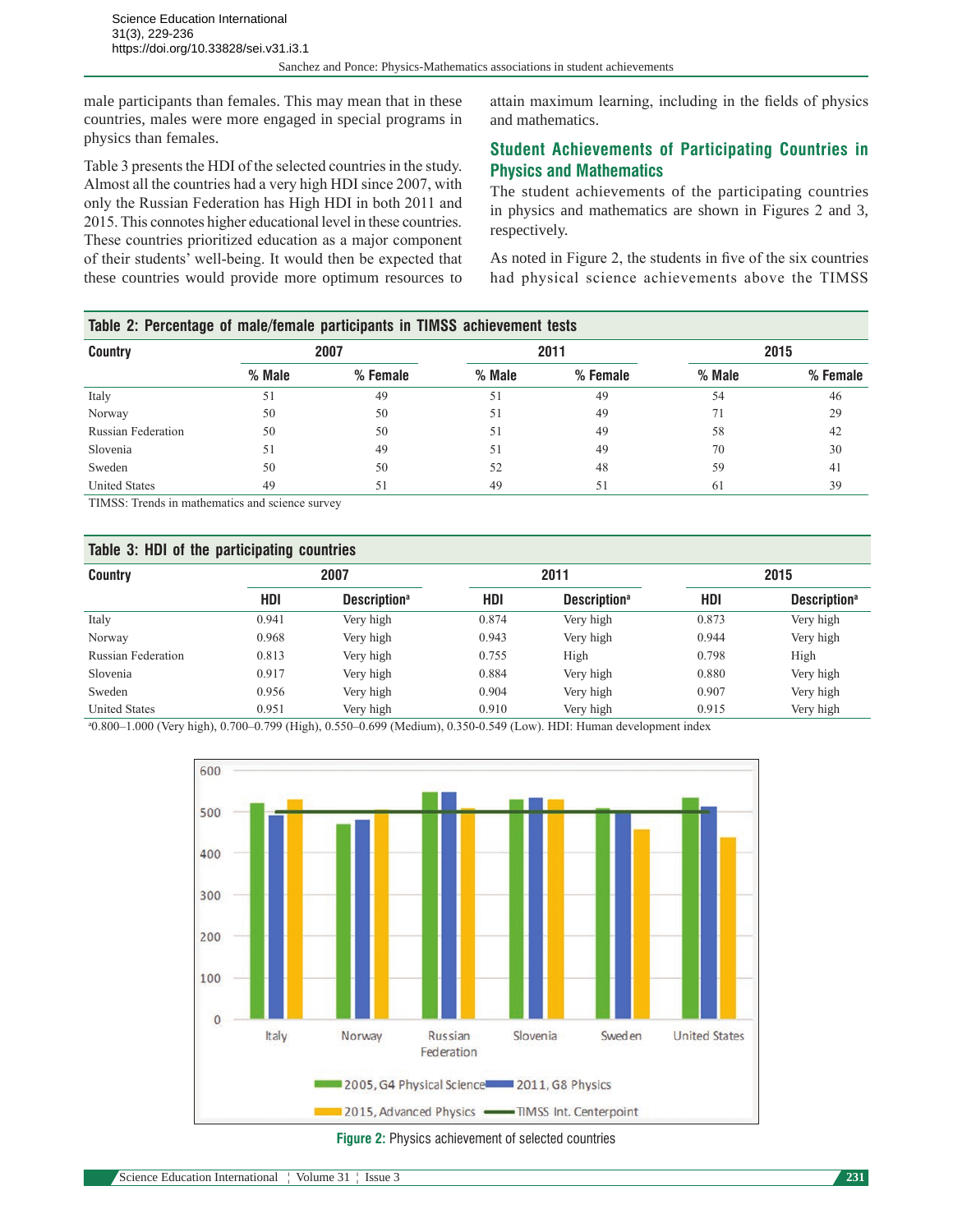international center point; this means that these countries had higher achievements than the overall achievement distribution. All but Italy and Norway had physics achievements higher than TIMSS center point, while all but Sweden and United States had advanced physics achievements higher than that center point. Only the Russian Federation and Slovenia had achievements higher than the center point for all illustrated physics achievements.

Based on Figure 3, all but Norway had Grade 4 (G4) mathematics achievements higher than overall achievement distribution. Russian Federation, Slovenia, and United States had Grade 8 (G8) math achievements greater than the overall distribution. None of the countries had advanced math achievements higher than such distribution.

#### **Associations in Student Achievements**

The association within and between physics and mathematics in student achievement is statistically summarized in Figure 4.

#### **Physics Associations**

#### *Elementary physics and secondary physics*

As noted in Figure 4, G4 physical science and G8 physics achievements had positive and significant correlations with each other. This means that elementary physics and secondary physics are significantly associated with one another, indicating that knowledge about basic phenomena contributed to the achievement of students in physics in high school. Elementary physical concepts and principles activate the curious and inquisitive nature of the students, which serve as the foundation for future specialized science, physics for instance, in the secondary level (Cook, 2018). These elementary concepts and processes encourage and engage students in science they need to know and be able to do in the next step of the educational ladder (Butler, 2009). The association between elementary and

secondary physics shows that vertical articulation is a vital characteristic of the science curriculum. Vertical articulation reflects the logic and consistency in teaching physics subjects, where fundamental concepts on motion, force, and energy are taught first, then the intermediate concepts on projectile, freefall and power, and ultimately electromagnetism, electronics, and relativity (Case and Zucker, 2005).

#### *Secondary physics and advanced physics*

Figure 4 highlights that G8 physics and advanced physics achievements had a positive yet insignificant correlation, indicating that there was no significant association between secondary physics and advanced physics. This suggests that physics concepts taught in high school inadequately contributed to the learning of students in advanced physics. Fundamental lack of alignment between secondary and advanced course curricula is seen to lead to lack of expectations and support for students as they progress to the next higher level (Ciciora, 2010). This association of physics subjects in the secondary and advanced levels suggests that an absence of coherence and articulation in the curriculum provides barriers in the teaching and learning process since teachers (senior high school and college) consider their students to have learned those in the previous levels (Abbott, 2001).

#### **Mathematics Associations**

#### *Elementary mathematics and secondary mathematics*

G4 mathematics and G8 mathematics had positive and significant correlations, indicating that there was a significant association between elementary mathematics and secondary mathematics. This means that the mathematical concepts and skills in the elementary level are contributory to the achievement of students in secondary mathematics. Mathematical building blocks such as numbers, place value system, whole number operations, fractions and decimals,



**Figure 3:** Mathematics achievements of selected countries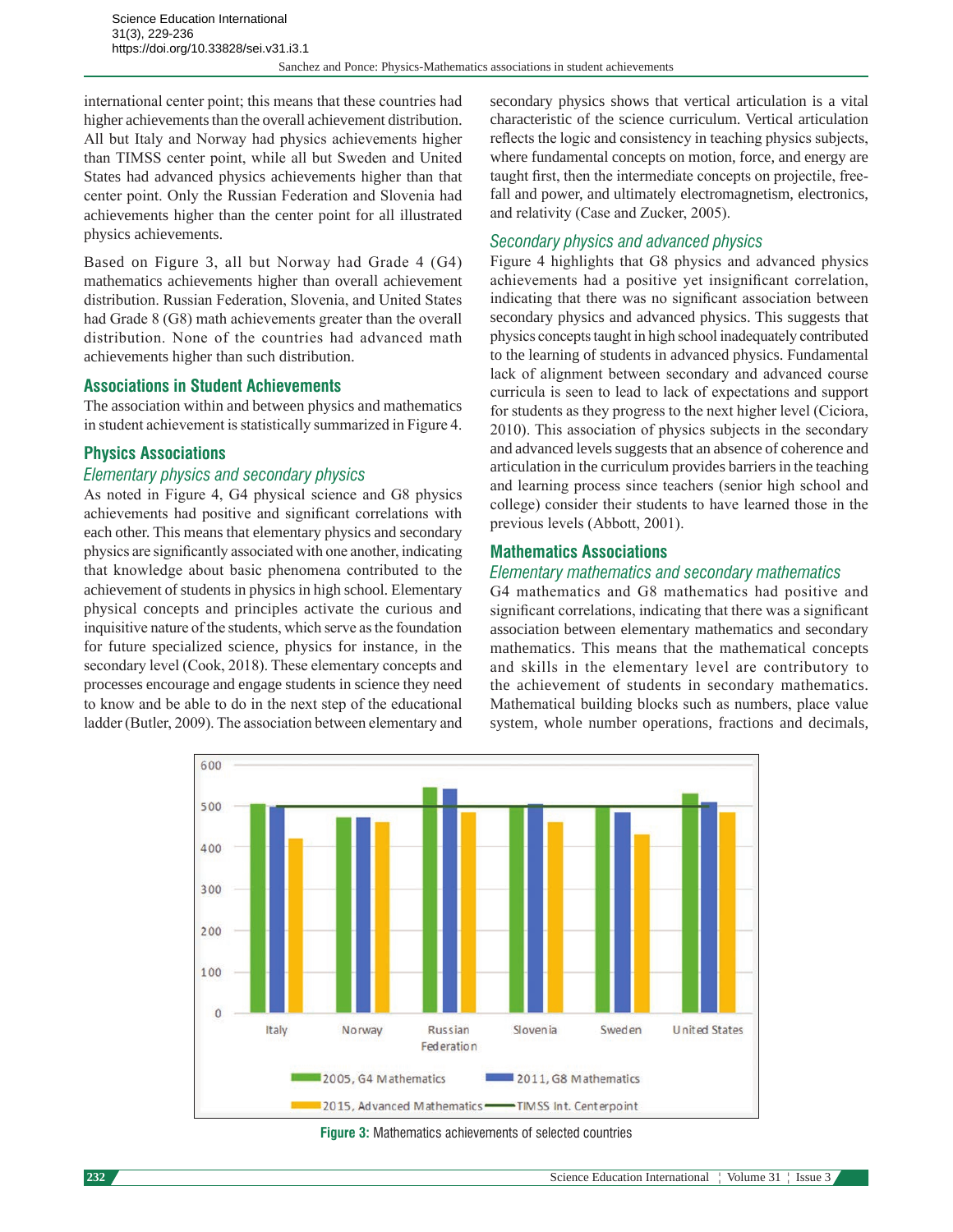Sanchez and Ponce: Physics-Mathematics associations in student achievements



**Figure 4:** Statistical associations between physics and mathematics

and problem solving are critical to learning mathematics in high school and in higher levels of study (Wilson, 2009). Like the physics association between elementary and secondary levels, mathematics association between the same levels shows the importance of vertical articulation in mathematics. Such articulation denotes that mathematics has a conceptual structure, as there is a development of mathematical ideas as concepts become complex. This, in turn, needs the underlying concepts (i.e., foundational math) to understand the complex ones (Suh and Seshaiyer, 2015).

#### *Secondary mathematics and advanced mathematics*

Based on Figure 4, G8 mathematics and advanced mathematics had a positive yet insignificant correlation with one another. This means that there was no significant associated between the student achievements in secondary mathematics and advanced mathematics. This suggests that high school mathematical concepts and skills are inadequate in understanding the higherlevel Maths, as curriculum in high school and the advanced levels are unrelated (Dupuis et al., 2012). This means that some pre-requisite concepts and skills are not taken up or tackled in the previous high school Maths, showing a mismatch in the articulation between secondary and advanced levels (Madison, 2003).

#### **Physics-Mathematics Associations**

#### *Elementary physics and elementary mathematics*

G4 physical science and G4 mathematics had a positive and significant relationship with one another. This means that elementary physics and elementary mathematics are significantly associated, indicating that the basic mathematical operations taught in the elementary led to the understanding of the basic concepts, thereby contributing to the achievements of students in elementary physics. This association may be attributed to the fact that mathematics is needed to stimulate and support the process skills of students in the primary levels to understand the essential concepts of the physical world such as the basic quantitative tenets of motion, force, and energy (Elstgeest et al., 1993). In the same manner, elementary physics just like other sciences provides the representation of the basic principles of the physical world, and eventually the reality through the use of scientific investigations, which evoke mathematical activity and improve mathematics (McNamee, 2010). The fusion of these functions of physics and mathematics in the elementary level contributed to the creation of models of the physical world where neophyte learners use to understand further the world where they live in (Elstgeest et al., 1993; van den Berg et al., 2006).

#### *Elementary mathematics and secondary physics*

G4 mathematics and G8 physics had a positive yet insignificant correlation with one another, indicating that there was no significant association that existed between student achievements in elementary mathematics and secondary physics. While foundational mathematics helped in elementary physics learning, such foundational concepts and skills are not enough to contribute to the learning of physics in the secondary level. More complex concepts and skills than those in the elementary level are needed in high school physics to complement with the quantitative aspects of the latter. Poor or inadequate mathematical concepts and skills become a problem in physics teaching and learning (Reddy and Panacharoensawad, 2017).

#### *Secondary physics and secondary mathematics*

G8 physics and G8 mathematics were found to be positively and significantly correlated, indicating that there was a significant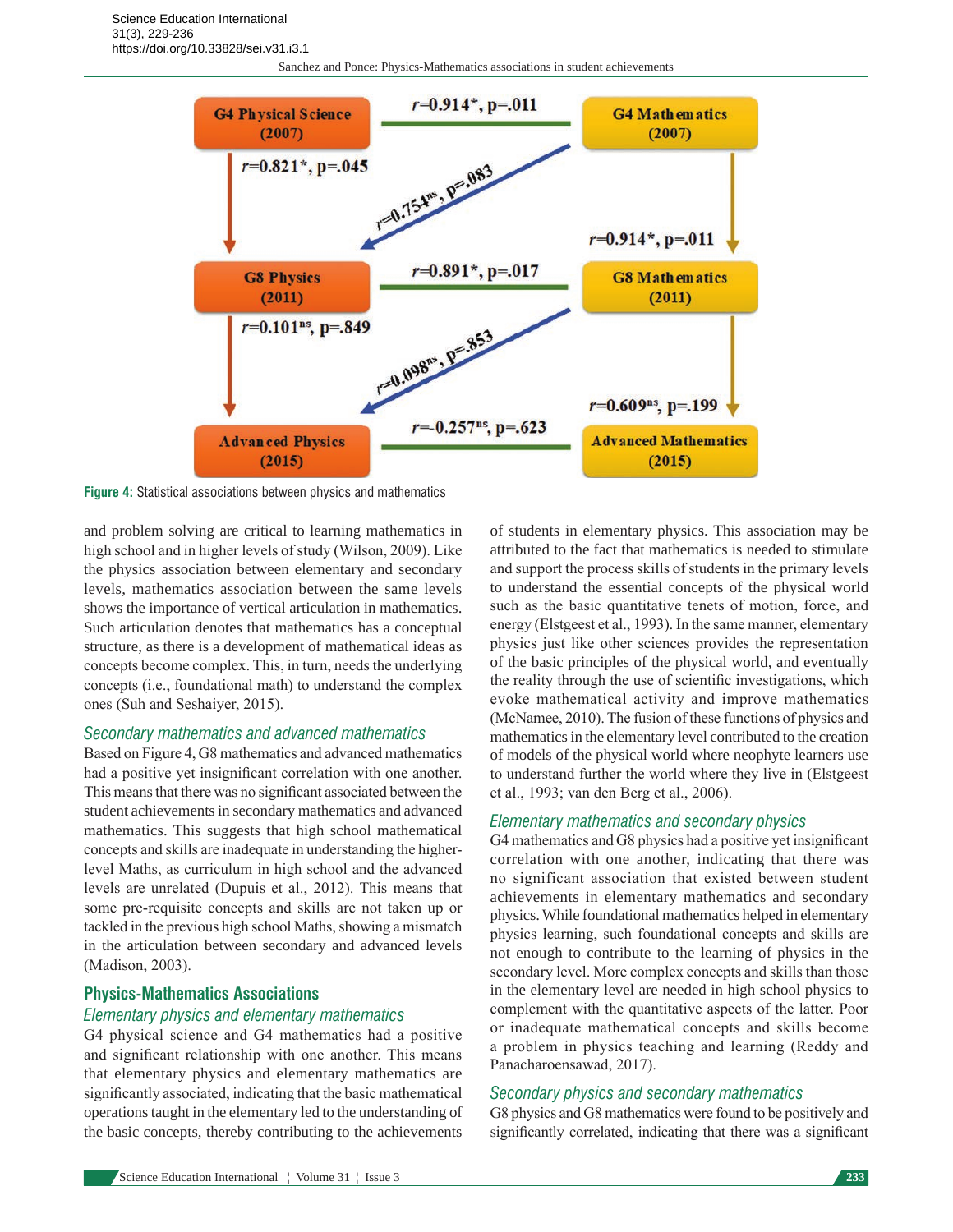Sanchez and Ponce: Physics-Mathematics associations in student achievements

association that existed between secondary physics and secondary mathematics. This means that the mathematical concepts and problem solving skills in high school are in line with the concepts and skills needed for secondary physics understanding. Mathematical skills (i.e., pre-instruction Algebra) are seen to be associated with the students' facility to acquire physics conceptual knowledge in high school (Meltzer, 2002) and to lead to increased ability to solve physics problems systematically (Wenno, 2015). Improved problem solving ability impacts the students' development of positive attitude toward physics (Erdemir, 2009; Wenno, 2015). When students gain conceptual understanding of the complex physical world, solve problems related to such complexity and develop positive attitude toward the subject, relational understanding of physics is derived from them, thereby indicating a better transfer of learning (Uhden and Pospiech, 2011). This horizontal articulation contributed to the higher achievement of students in secondary physics.

#### *Secondary mathematics and advanced physics*

G8 mathematics and advanced physics were negatively yet not significantly correlated with one another. This means that there was no significant association that existed between secondary mathematics and advanced physics. While high school mathematics is significantly correlated to high school physics, secondary mathematical concepts and skills are inadequate to contribute significantly to the achievement in advanced physics. Poor or inadequate mathematical concepts and skills become a problem in physics teaching and learning (Reddy and Panacharoensawad, 2017).

#### *Advanced physics and advanced mathematics*

Advanced courses in physics and mathematics had a positive relationship but not significantly correlated. This gives the idea that advanced courses have not contributed much to each other's achievements. This may be due to the fact that higher academic courses are considered to be separate subjects that students can study without the need of the other subjects, thereby inculcating to the minds of the students that mathematics and physics are unrelated (Clay et al., 2008; Kapucu et al., 2016). As these subjects are considered unrelated, unfamiliarity on the use of physics context in mathematics will eventually lead to a difficulty in the transfer of learning in physics (Nilden et al., 2013).

# **CONCLUSION**

Interplay between mathematical skills and physical concepts in context plays an essential role in the achievement of students in physics. This interplay is shown in the positive significant association between mathematics and physics in elementary and high school level, signifying the essence of prior physics knowledge and foundational mathematical skills in the physicsmathematics interface for better learning. However, physics and mathematics in mixed-levels and advanced levels do not have significant relationships, recommending alignment of learning competencies between high school, senior high school, and even college.

#### **Implication to Physics Education in the Philippines**

Based on the findings of the study, the following implications are derived for the teaching and learning of physics to the Filipino students:

#### **Facilitative and Progressive Skills Development**

Basic concepts, processes, and understanding on physical phenomena should be introduced in elementary years, at least in the 4th grade, to facilitate progressive development of physics skills in the elementary level. This facilitative and progressive skills development is essential in the training of Filipino students to become critical problem solvers and informed decision makers in the society.

#### **Horizontal Articulation**

Basic mathematical concepts and skills should be aligned with the skills needed in elementary physics and other science subjects. Likewise, intermediate mathematical concepts, analytical, and problem solving skills should be in coherence with the physics taught in the secondary level. Moreover, the advanced courses in mathematics and physics in the tertiary level should supplement one another, and thus, these subjects should be put together in one semester, or the mathematics subjects prior to the enrolment of the physics subject. This facilitates better utility of mathematics in physics as the language of the science course.

#### **Vertical Articulation**

Implementation of a vertically articulated curriculum ensures the students of developmental progression in applying intermediate concepts to both basic and complex situations in senior high school and tertiary levels. Equally important to such articulation is the adequacy of the pre-requisite knowledge and skills in high school physics needed for the attainment of better learning in further physics courses. For example, mechanics and fluid mechanics should be taught first to the students, then to electricity and magnetism, electronics and thermodynamics, and ultimately to more complex courses such as waves and optics and modern physics. In this way, articulation, sequence, and continuity of physical concepts are observed by the students, hence, leading to better graduates of physics and other allied sciences.

#### **Teaching of Math to Science Teachers**

Since mathematics is considered to be the language of science, teachers handling science subjects, including physics, should be taught the concepts and skills of mathematics, corresponding to the level where teachers give instruction. For instance, teachers handling Grade 7 students and teaching basic mechanics should know how to apply basic tenets of primary and intermediate Algebra. Likewise, mathematics teachers should know how to contextualize their mathematical problems and illustrations to the physical world such as the application of algebraic equations to linear, parabolic, and circular motions.

#### **Conceptual, Qualitative, and Mathematical Teaching Models**

Physics education should include not only the conceptual aspects of physics but also the qualitative and mathematical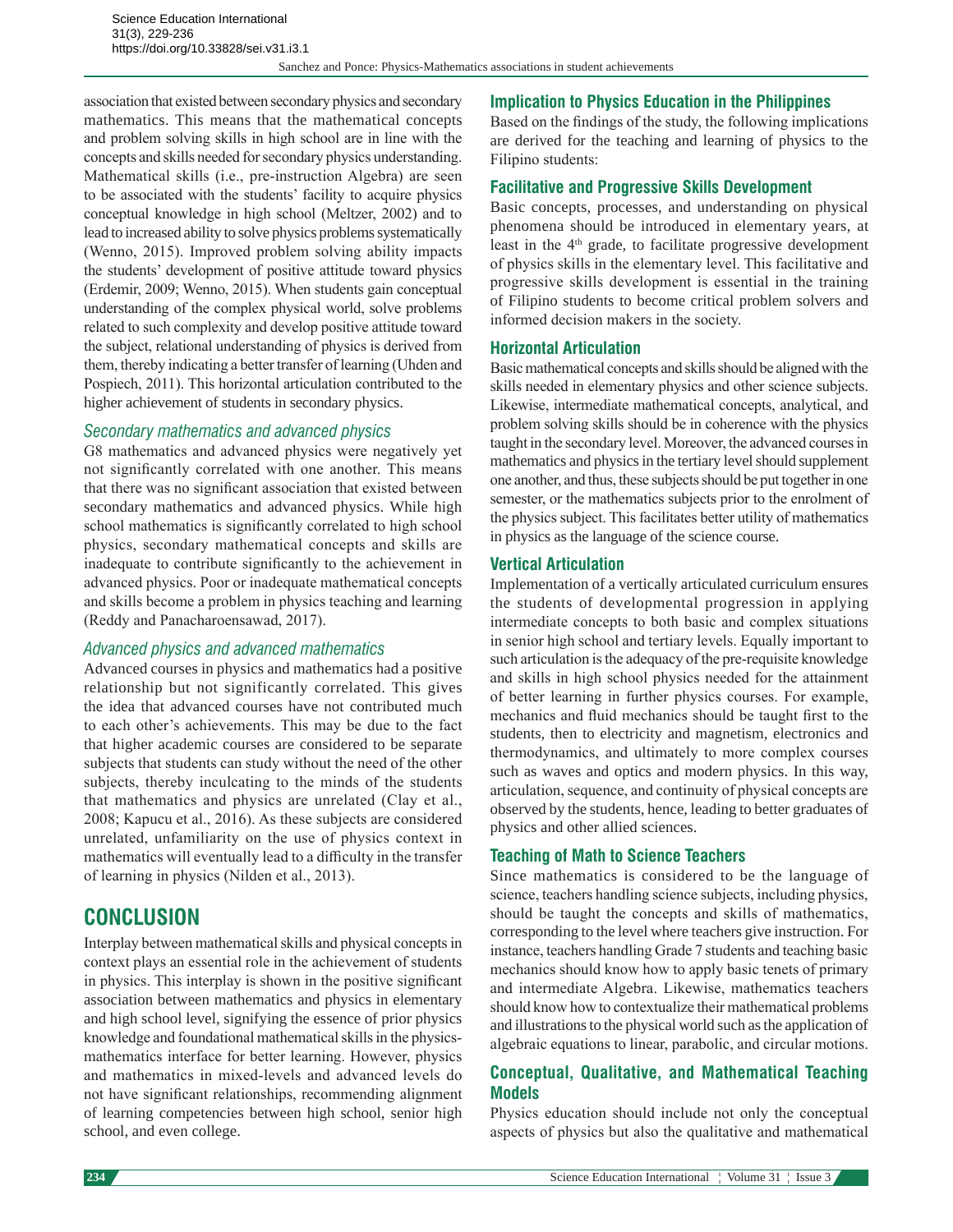teaching models. Conceptual understanding of the physical world, coupled with the qualitative perspective of the different systems such as free-body diagrams, thermodynamic systems, and frames of references are needed to provide the visualization of how physics concepts work in the real world. The mathematical models create the symbols of which physics may be understood well. The combination of these models creates a complete picture of understanding physical phenomena, impacting a development of positive attitudes toward the subject. Eventually, this leads to more students taking up physics in college and to more graduates who could improve the daily living of Filipino amidst the era of rapid technological development outside the country.

#### **Limitations and Future Directions**

This correlational study was limited only to using TIMSS data from six countries that participated in Grade 4, Grade 8, and advanced level achievement tests in the years 2007, 2011, and 2015, and the implications coming from the correlational results were specially formulated for the Philippine setting, although the implications may apply to other countries with the same physics teaching-learning situations as that of the Philippines. Future researchers may use the results as baseline data for further investigations about physics teaching. Results of the 2019, TIMSS tests may be explored to expose relationships, implications, and possible policy recommendations for countries involved as well as those countries that benchmark others.

## **REFERENCES**

- Abbott, M.G. (2011). Articulation: Challenges and solutions. *Russian Language Journal*, 55(180), 189-192.
- Andrade, C. (2019). The P value and statistical significance: Misunderstandings, explanations, challenges, and alternatives. *Indian Journal of Psychological Medicine*, 41(3), 210-215.
- Butler, M. (2009). *Motivating Young Students to be Successful in Science: Keeping it Real, Relevant and Rigorous.* Available from: https://www. ngl.cengage.com/assets/downloads/ngsci\_pro0000000028/am\_ngsci. pdf.
- Case, B., & Zucker, S. (2005). Horizontal and vertical alignment. In: *China-US Conference on Alignment of Assessments and Instruction*. Beijing: Pearson. Available from: https://www.images.pearsonassessments. com/images/tmrs/tmrs\_rg/HorizontalVerticalAlignment.pdf?WT.mc\_ id=TMRS\_Horizontal\_and\_vertical\_alignment.
- Chen, L., Jesudason, J., Lai, C., Oh, C., Phua, K., & Tan, E. (2000). Challenges for the 21<sup>st</sup> century. In: *Proceedings of the International Conference on Fundamental Sciences: Mathematics and Theoretical Physics*. Singapore: World Scientific.
- Ciciora, P. (2010). *Better Alignment Needed between High Schools, Community Colleges*. Illinois: News Bureau. Available from: https:// www.news.illinois.edu/view/6367/205577.
- Clay, T.W., Fox, J.B., Grunbaum, D., & Jumars, P.A. (2008). How plankton swim: An interdisciplinary approach for using Mathematics and Physics to understand the Biology of the natural world. *The American Biology Teacher*, 70(60), 363-370.
- Cook, J. (2018). *Importance of Teaching Science in Elementary School Classroom*. Available from: https://www.classroom.synonym.com/ importance-teaching-science-elementary-school-5810234.html.
- Crook, S., Sharma, M., & Wilson, R. (2015). Comparison of technology use between Biology and Physics teachers in a 1:1 laptop environment. *Contemporary Issues in Technology and Teacher Education*, 15(2), 126-160.
- Department of Education. (2016). *K to 12 Curriculum Guide Science*. Available from: http://www.deped.gov.ph/sites/default/files/page/2017/ Science%20CG\_with%20tagged%20sci%20equipment\_revised.pdf.
- Dupuis, D.N., Medhanie, A., Harwell, M., Lebeau, B., Monson, D., & Post,T.R. (2012). A multi-institutional study of the relationship between high school mathematics achievement and performance in introductory college statistics. *Statistics Education Research Journal*, 11(1), 4-20.
- Elstgeest, J., Goffree, F., & Harlen, W. (1993). *Education for Teaching Science and Mathematics in the Primary School*. United Nations: United Nations Educational, Scientific and Cultural Organization.
- Erdemir, N. (2009). Determining students' attitudes towards Physics through problem-solving strategy. *Asia-Pacific Forum on Science Learning and Teaching*, 10(2), 1.
- Jolly, P. (2009). Research and innovation in physics education: Transforming classrooms, teaching, and student learning at the tertiary level. *AIP Conference Proceedings*, 1119(51), 3137908.
- Kapucu, S., Öçal, M.F., & Simsek, M. (2016). Evaluating high school students' conceptions of the relationship between Mathematics and Physics: Development of a questionnaire. *Science Education International*, 27(2), 253-276.
- Kikkawa, K., Kunitomo, H., & Ohtsubo, H. (1996). Physics in the 21st Century. *Proceedings of 11th Nishinomiya-Yukawa Memorial Symposium on Physics in the 21st Century: Celebrating the 60th Anniversary of the Yukawa Meson Theory*. Singapore: World Scientific.
- Kumar, S.A. & Vijayalakshimi, M. (2011). A Novel Approach in Data Mining Techniques for Educational Data. Proceedings of *3rd International Conference on Machine Learning and Computing*. Singapore: World Scientific.
- Madison, B.L. (2003). Articulation and quantitative literacy: A view from inside mathematics. In: *Quantitative Literacy: Why Numeracy Matters for Schools and College*. The National Council on Education and the Disciplines.
- Martin, M.O., Mullis, I.V.S., Foy, P., & Stanco, G.M. (2012). *TIMSS 2011 International Results in Science*. Boston: TIMSS and PIRLS International Study Center, Boston College.
- Martin, M.O., Mullis, I.V.S., Foy, P., Olson, J.F., Erberber, E., Preuschoff, C., & Galia, J. (2008). *TIMSS 2007 International Science Report: Findings from IEA's Trends in International Mathematics and Science Study at the Fourth and Eighth Grades*. Boston: TIMSS andPIRLS International Study Center, College.
- McNamee, A. (2010). *A CTC Science Classroom: Unique Science Education Solutions of Brazilian Origin*. *Current Challenges in Basic Science Education*. Available from: https://www.unesdoc.unesco.org/ ark:/48223/pf0000191425.
- Meltzer, D. (2002). The relationship between Mathematics preparations and conceptual learning gains in Physics: A possible "hidden variable" in diagnostic pretest scores. *American Journal of Physics*, 70, 1259.
- Mullis, I.V.S., Martin, M.O., Foy, P., & Arora, A. (2012). *TIMSS 2011 International Results in Mathematics*. Boston: TIMSS and PIRLS International Study Center, Boston College.
- Mullis, I.V.S., Martin, M.O., Foy, P., & Hooper, M. (2016a). *TIMSS Advanced 2015 International Results in Advanced Mathematics and Physics*. Available from: http://www.timssandpirls.bc.edu/timss2015/ international-results/advanced.
- Mullis, I.V.S., Martin, M.O., Foy, P., & Hooper, M. (2016b). *TIMSS Advanced 2015 International Results in Advanced Mathematics and Physics*. Available from: http://www.timssandpirls.bc.edu/timss2015/ international-results/advanced.
- Mullis, I.V.S., Martin, M.O., Foy, P., Olson, J.F., Preuschoff, C., Erberber, E., Arora, A., & Galia, J. (2008). *TIMSS 2007 International Mathematics Report: Findings from IEA's Trends in International Mathematics and Science Study at the Fourth and Eighth Grades*. Chestnut Hill, MA: TIMSS and PIRLS International Study Center, Boston College.
- Nilden, T., Angell, C., & Grønmo, L.S. (2013). Mathematical competencies and role of mathematics in physics education: A trend analysis of TIMSS Advanced 1995 and 2008. *Acta Didactica Norway*, 7(1), 6.
- Osborne, J., & Dillon, J. (2008). *Science Education in Europe: Critical Reflections*. London, United Kingdom: Nuffield Foundation.
- Perkins, K., Barbera, J., Adams, W., & Wieman, C. (2007). Chemistry vs. Physics: A Comparison of How Biology Majors View Each Discipline.